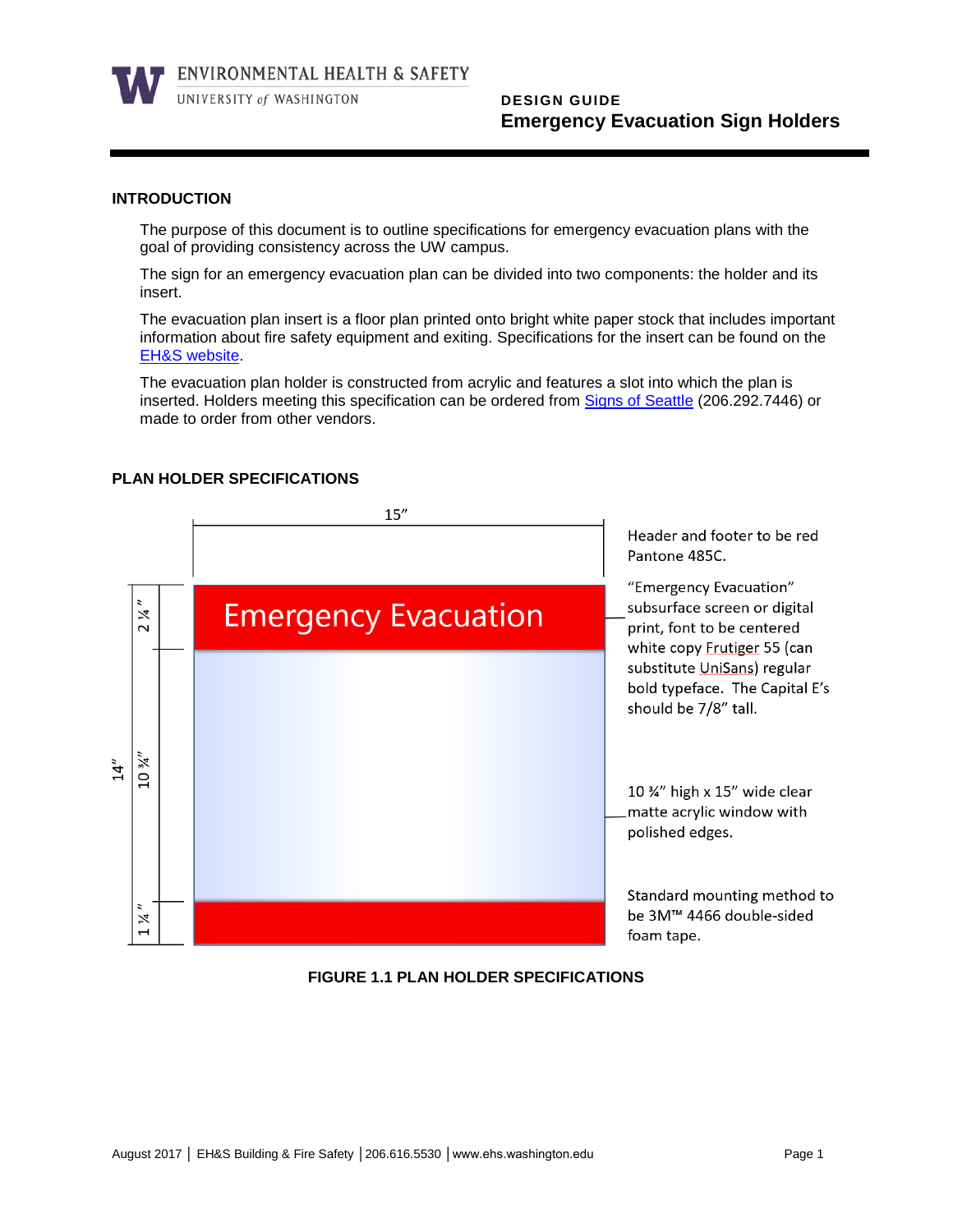ENVIRONMENTAL HEALTH & SAFETY

UNIVERSITY of WASHINGTON

 **DESIGN GUIDE Emergency Evacuation Sign Holders** 

## **PLAN HOLDER SPECIFICATIONS**



## **FIGURE 1.2 PLAN HOLDER SPECIFICATIONS**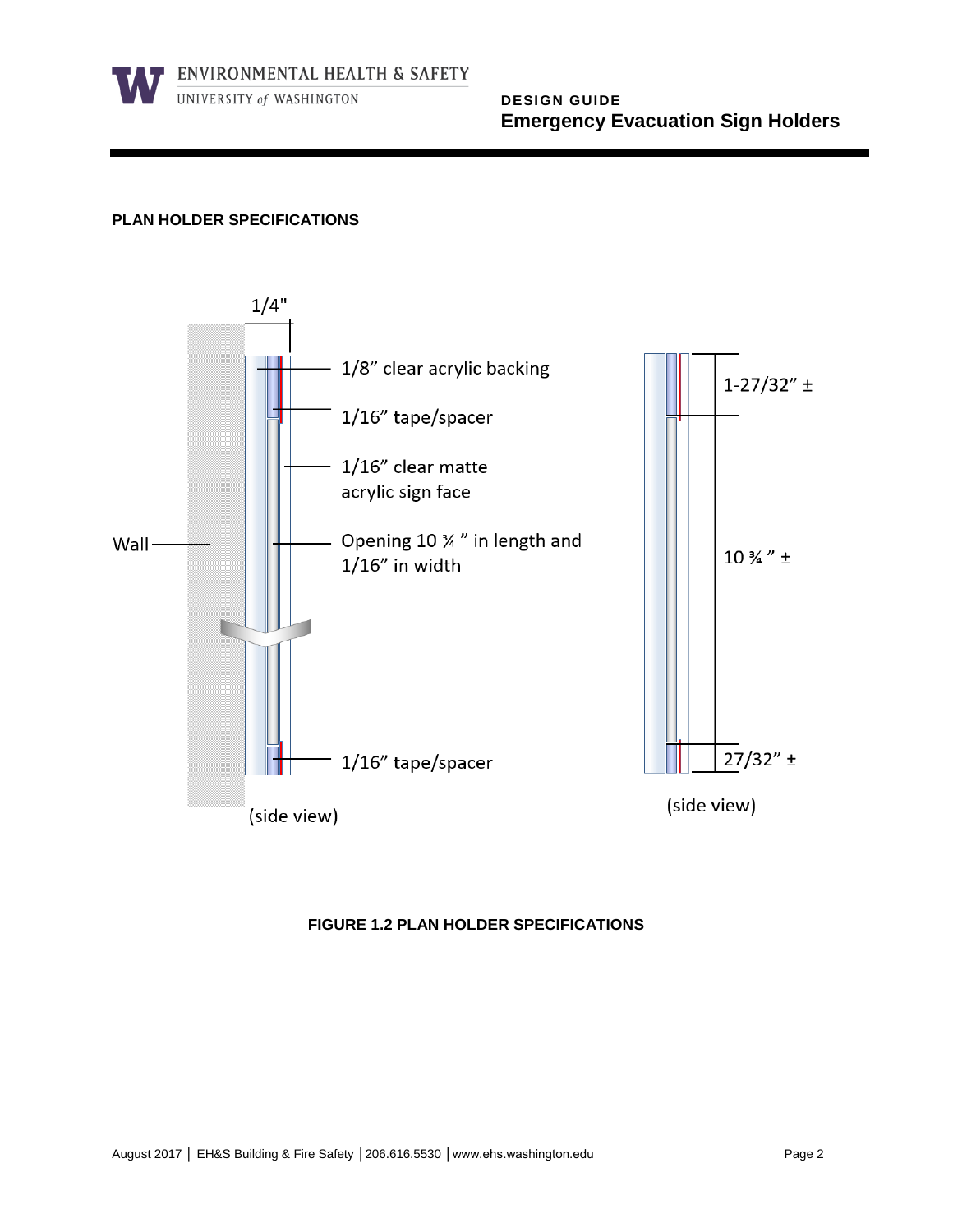

# **INSTALLATION AND MOUNTING**

# Standard mounting method to be 3M™ 4466 double-sided foam tape.



# **FIGURE 1.3 INSTALLATION AND MOUNTING**